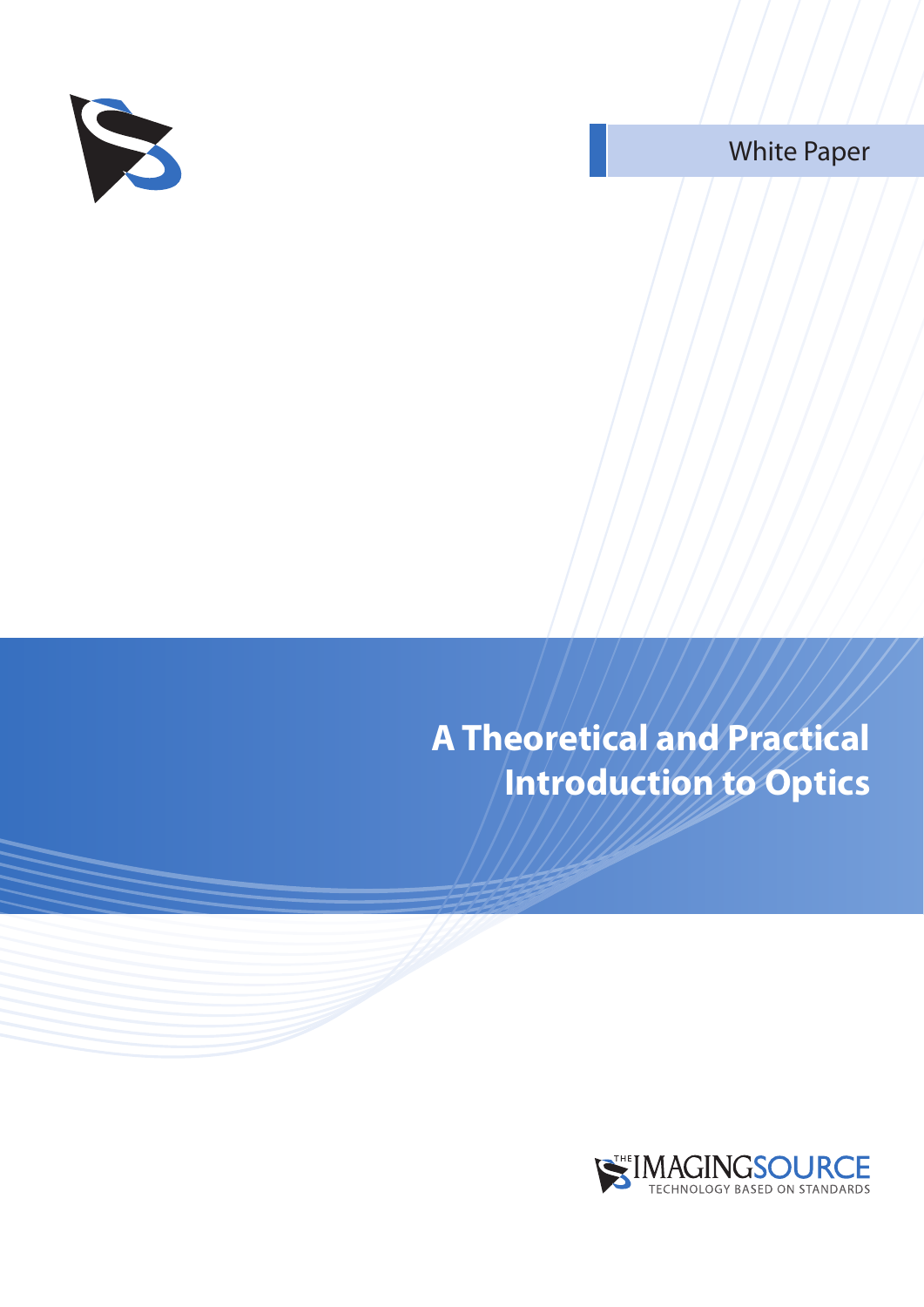

Be honest: do you really know how to calculate the focal length of a lens? If so, you are an exception to the rule and can stop reading here !! For the rest of you, here is a second chance.

#### **Back to square one**

"Piece of broken glass starts forest fire"– a common headline during the summer. But how could this have happened? Due to the enormous distance between the Earth and the Sun, the Sun only appears as a tiny point emitting parallel rays of light (figure 1a) Should these parallel rays pass through a lens (or a piece of glass, which has similar characteristics) the rays would meet behind the lens at what is called the focal point.

But what happens if our point of light is so near to the lens that we can not assume to have parallel rays of light? They cross each other behind the focal point (figure 1b). If we take a look at the image of our point of light at the focal points position we will see a unclear blurred spot.

And so the question arises- "what is focusing?". Focusing is to increase the distance between the focal plane and the lens until the focal plane and the junction of the rays overlap each other (figure 1c).

Thus, for single points of light the situation is quite simple. But what happens to the image of screws, PCBs or plates of steel?

### **From points of light to images**

A point of light does not necessarily originate directly from the sun, candles or lamps, it can also result from a reflection. Consider the surface of a reflective object as an ensemble of an infinite number of points of light. Now look at the arrow shown in Fig. 1d. The arrow head and it's tail form two points. If we trace the rays reflected from these two points to the lens, the image of the arrow appears inverted. All of the remaining (infinite) points of light are treated in the same way.

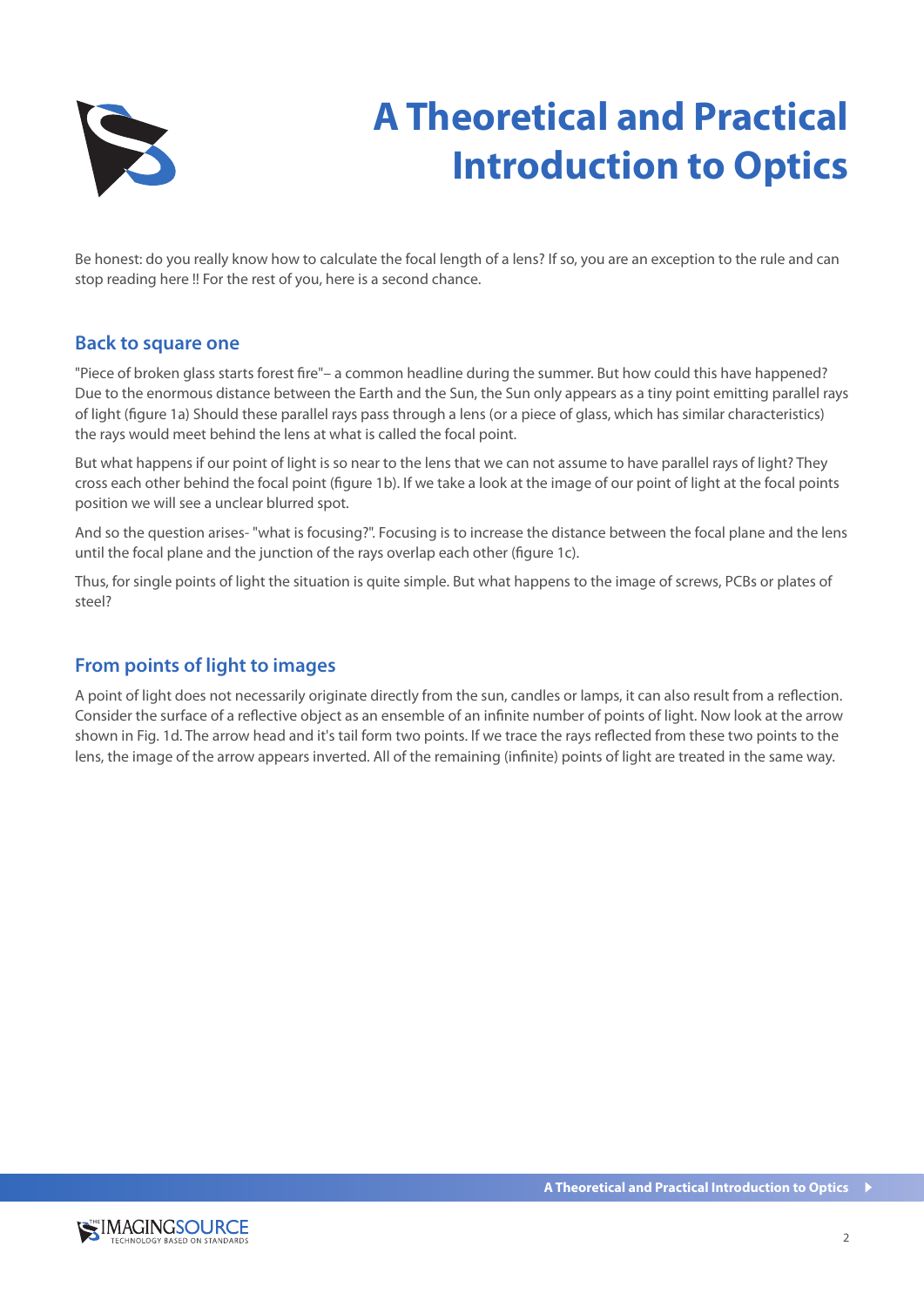

#### **From single to compound lenses**

Surely, playing with fire is one of the less desirable applications of lenses. In the context of optical measurement we use lenses to represent an object on an image sensor (for instance a CCD chip). The image created in this way (Fig. 1d) is the basis for various measurements, for example: size, position and surface quality.

However, this image is no longer produced by using a single lens but by a group of lenses termed "a compound lens". The quality of such compound lenses is much higher than that of single lens. For everyday use we can just consider the compound lens to be the "Ideal" single lens.

So, how do we choose the right lens? The most basic feature is the relationship between the size of the image and that of the object:



For example; the length of a screw is 5cm and the resulting image should be 5 mm, the magnification is therefore 0.1. If, however, the screw size is only 0.5 mm and is to be represented by an image of 5 mm, the magnification is 10.

As Fig. 1d shows that magnification also depends on the working distance. The more distant the object the smaller the image. Thus, the use of the parameter magnification only makes sense if we know the working distance at the same time. You say this is too impractical? Okay - then we need a parameter which describes a lens more clearly. The solution is evident from our everyday life, it is the focal length.

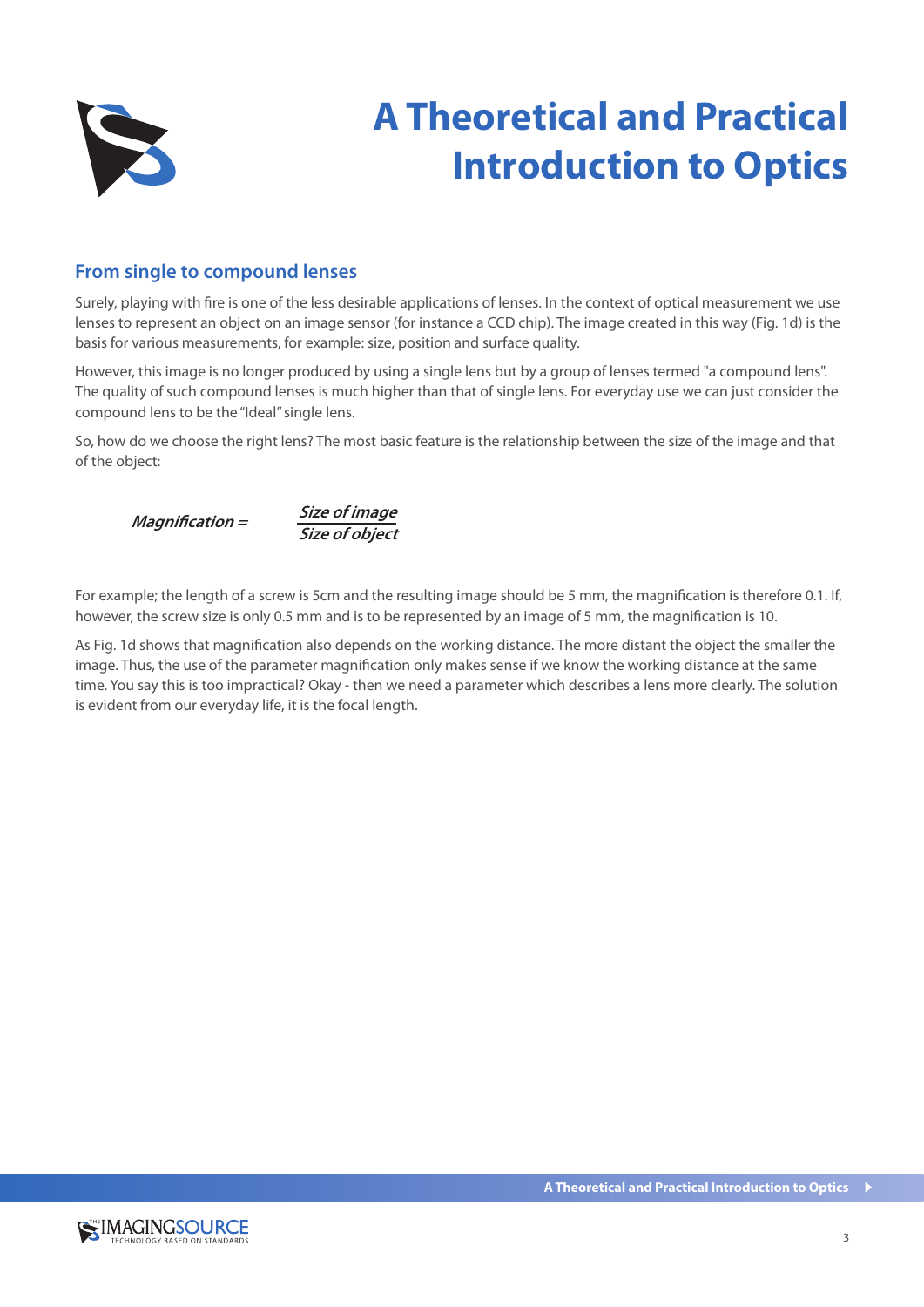



Fig. 1: From points of light to images

**Focal Length = Working distance \* Size of image Size of object + Size of image**

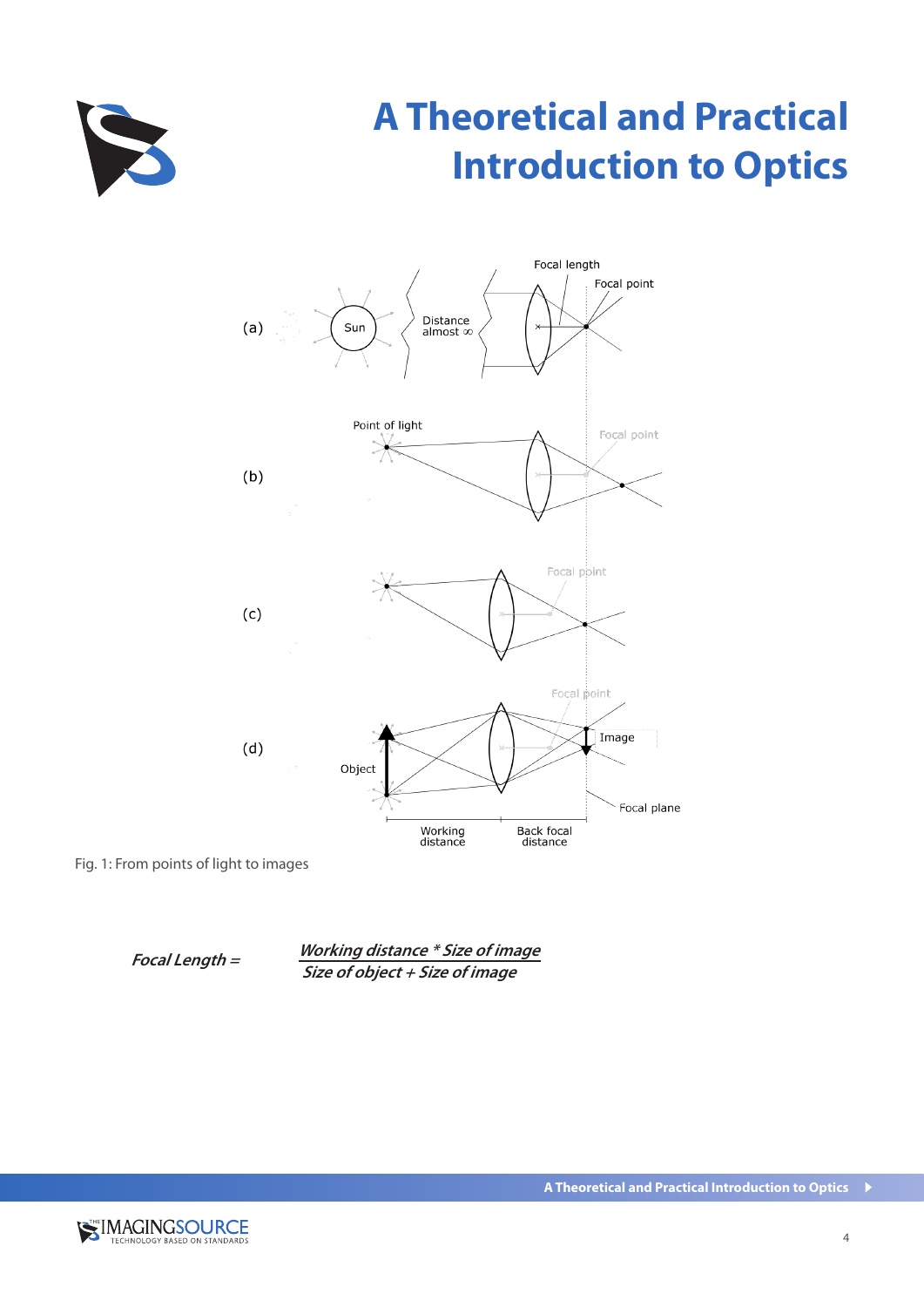

#### **Do vacation shots and optical measurement have something in common?**

To be honest, very little. But the shooting of vacation snaps and optically measuring a plate of steel are both based on the same optical laws. Let us assume an image sensor with the same dimensions of a 35 mm film that has a height of 24 mm and a width of 36 mm. Our aim is to capture a 1000 m width of a beach at a distance of 500 m, for this we need the following focal length:

**Focal length =**   $\frac{500.000 \text{ mm} * 36 \text{ mm}}{1.000.000 \text{ mm} + 36 \text{ mm}} = 18 \text{ mm}$ 

We exchange the 35 mm film for a typical CCD chip measuring 4.8  $*$  6.4 mm, the focal length is now considerably lower:

$$
Focal length = \frac{500.000 \text{ mm} * 6.4 \text{ mm}}{1.000.000 \text{ mm} + 6.4 \text{ mm}} = 3.2 \text{ mm}
$$

There is no beach without a Bay Watch kid !! Should we want to capture him completely on a 35 mm film at a distance of 500 m and a height of 2 m, we would require a

**Focal length = 500.000 mm\* 24 mm = 5929 mm 1.000.000 mm + 24 mm**

Such focal lengths are not usually found in basic camera equipment. Whether we like it or not we would have to move closer to the person. At a distance of 10 m we can fill the image on a 35 mm film with a more or less "normal" focal length of 120 mm.

Nature-lovers often struggle when taking photographs of their subjects which are usually very close rather than at a distance. If for instance, we approach an insect which has a height of 10 mm from a 30 cm distance, we can capture it on a 35 mm film with a focal length of

**Focal length =** 

 $\frac{300 \text{ mm} * 24 \text{ mm}}{10 \text{ mm} + 24 \text{ mm}}$  = 212 mm

But have you ever tried to focus the same object using a "normal" 200 lens at a distance of 30 cm? Forget it !

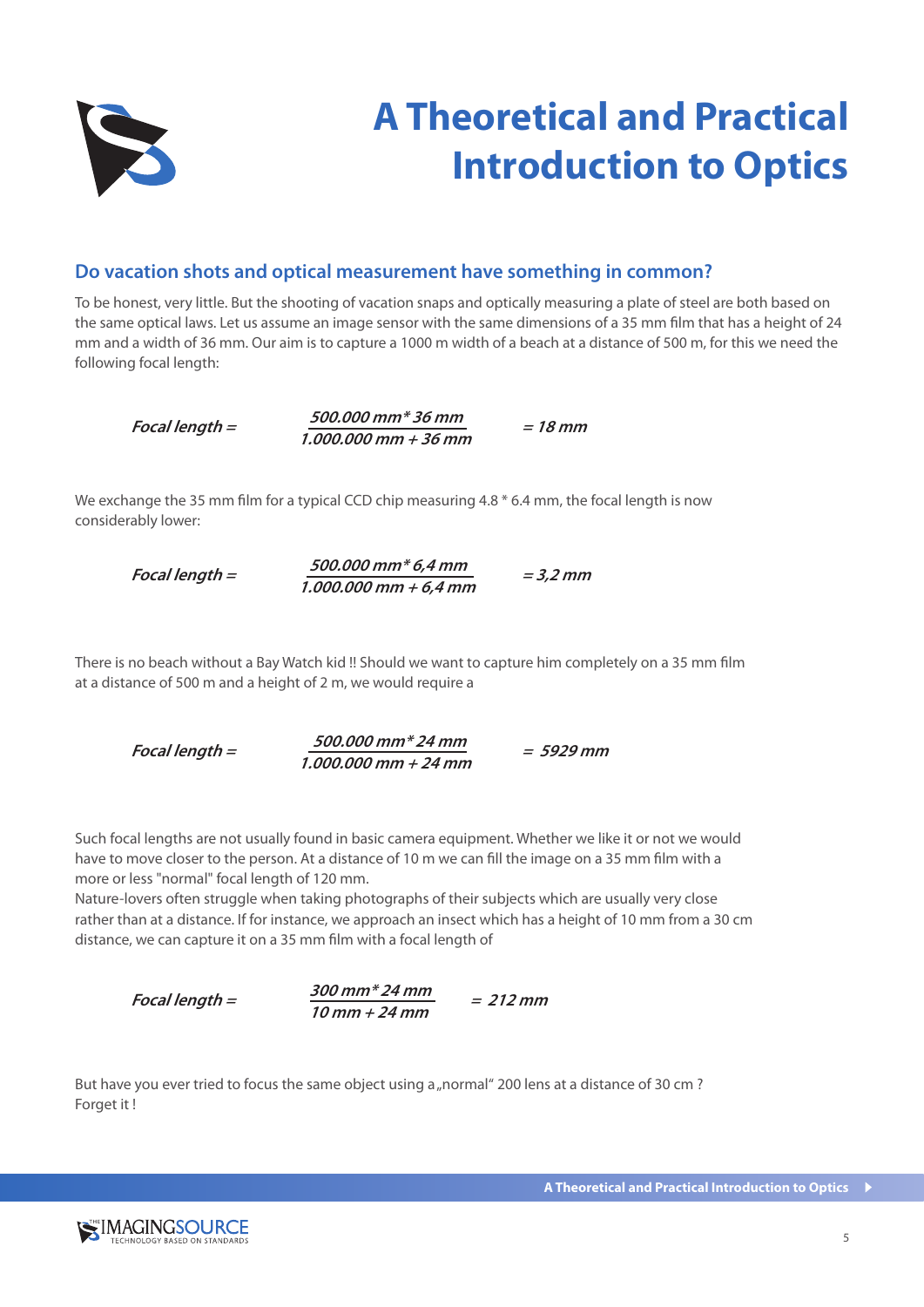

### **The myth of extension rings and tubes**

Some technical things are considerably overrated. This is particularly true for extension rings and tubes which are are simply inserted between the lens and the camera to increase the back focal length (Fig.1d). But what advantage does this have?

The closer a point of light is to the lens the more distant behindthe lens the rays cross each other. Thus, the back focal length has to become longer and longer to yield a sharp image (Fig. 1b and 1d). Common lenses modify the back focal length by the use of a helicalmount which moves the single lens in the lens housing. This movement of the lens obviously hasmechanical limits. One of these limits determines the maximum back focal length and therefore the leastpossible object distance (also called MOD = minimum object distance). Should we need to get closer tothe desired object we simply have to increase the MOD by adding extension rings or tubes.

This is actually quite a simple effect although it is amazingly surrounded by bizarre myths, such as an alledged increase - or according to another belief a decrease in field-depth. All of this is nonsense! Let us concentrate on some practical details which are important to everyday usage as, for example, the question

### **Why C-mount lenses?**

In olden times films were taken by pick-up tube cameras. The external diameter of such a tube was 1/2", 2/3" or 1" while the light sensitive area at the front side of the tube was accordingly smaller. Fig. 2 shows their dimensions. These remain the basis for todays dominating CCD chips.

The mounting lens of the pick-up tube camera is called C-mount (C as in Cinema). Here, we are talking about a 1" thread which offers a simple, compact and robust basis for interchangeable lenses. The CS mount version only differs from this in the so-called flange focal distance (Fig. 3).The different dimensions of pick-up tubes and CCDs are reflected in the various formats of the lenses.This is unfortunate – as it falsely leads to the belief that for example: a 1/3" CCD would require a 1/3" lens.

### **Everything revolves around the image circle**

White walls may be a little boring, but are suitable now and again for some thought-provoking experiments. Imagine pointing a lens at such a wall. What would the image be? A bright round spot which is just as boring as the wall (experts call this an "image circle"). In the case of a 1/3" lens it's image circle is slightly larger than the diagonal of a 1/3" CCD. Thus, our bright spot covers our 1/3" CCD completely. Had we used a 1/2" CCD instead of the 1/3" CCD the bright spot would not have covered the CCD and it's corners would remain dark. To sum up: The format of the lens has to be larger than or equal to the format of the CCD.

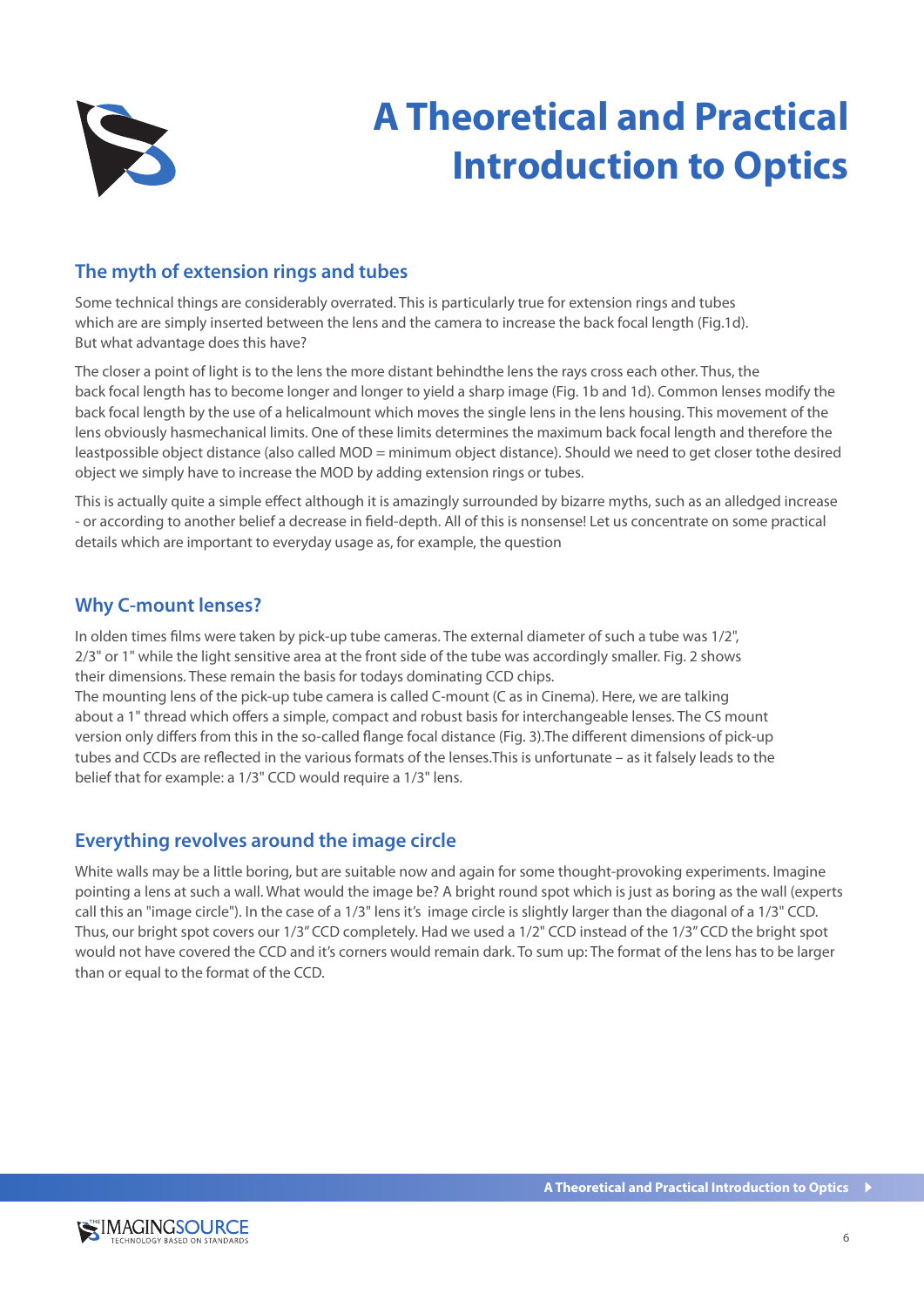





**Fig. 3:** The C-mount thread.

**Fig. 2**: CCD formats

Unfortunately, lenses are not perfect and are prone to flaws which mainly occur around the rims. Thus, it is advisable to choose a lens format which is as large as possible. The second possible measure is just as simple. We prevent the rays of light going through the outer parts of the lens and therefore no defects can arise. Our tool for this is the iris.

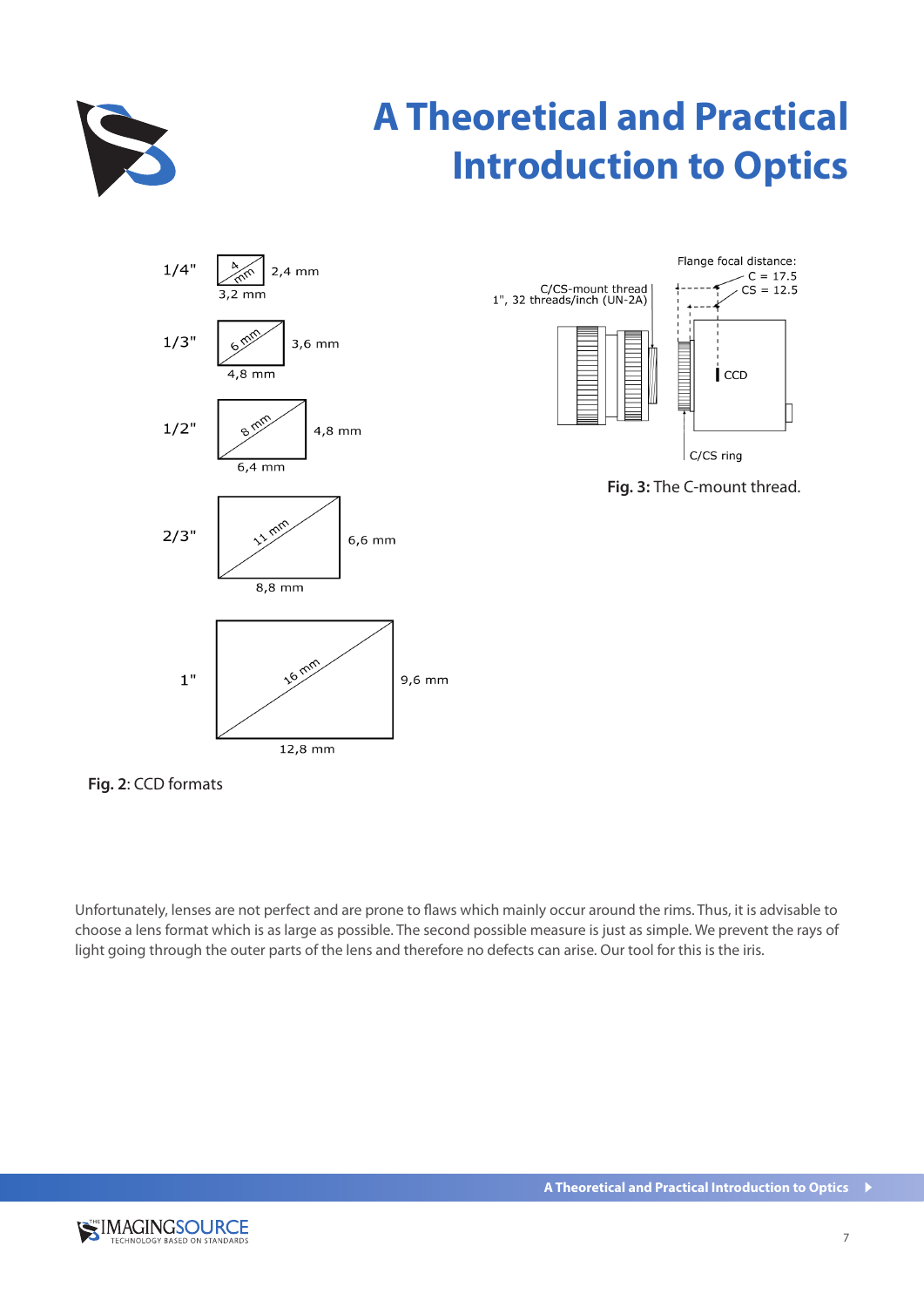

### **An "indepth view"**

An iris does not only decrease lens flaws, it also affects the sharpness. But what actually is "sharp"? In Fig. 4a two points of light A and B create two images A' and B'. The back focal length (as previously shown in Fig. 1d) is set so that the image A' is exactly at the CCD. Now that is sharp!!



**Abb. 4:** What is sharp?

The above conclusion about what is "sharp" would mean it is impossible to focus a three-dimensional object. Only one sectional view of the object would actually be in focus whilst the rest of the object remained blurred. But why doesn't this happen in practice? In reality, our eyes do not register a small blurred spot as being blurred. This tolerance of our eyes is the basis for the effect called "depth of field". In the case of a 35 mm film a blurred spot smaller than 1/30 mm is registered as "sharp". In the case of a CCD, the size of the pixel can be defined as a blurred spot. As a rule of thumb, the pixel size of a modern CCD is about 5  $*$  5 µm.

In practice, it is rarely necessary to calculate depth of field exactly. Alas, just like the subject "extension tube or ring" depth of field is often a matter of belief rather than a matter of fact. Therefore, it is worth having a closer look at depth of field formula in order to find the corelation:

> $=\frac{1}{1 \pm Blur\ spot*Tris*\frac{Working\ distance - Foc}{Focal\ length^2}}$ *Focal length Working distance Focal length Blur spot Iris Working distance Limits of depth of field* ±

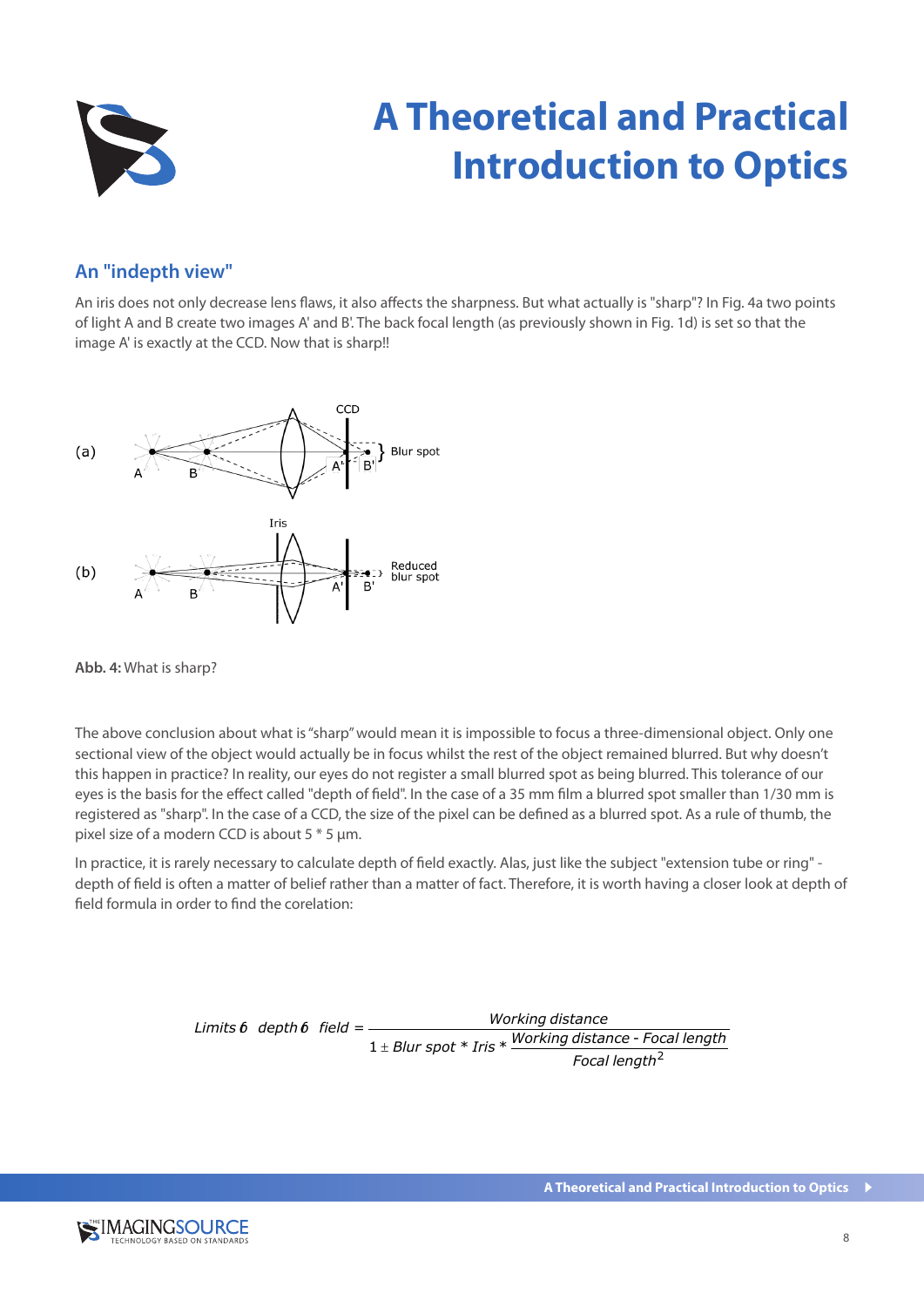

Let us assume we would like to inspect the quality of bolts during the production process using a megapixel camera DFK 31F03. The diameter of each bolt is 10 mm and the working distance from the camera is 100 mm. As the DFK 31F03 is equipped with a 1/3" CCD (see Fig. 3) we require a focal length of

**Focal Length = 100 mm\* 3,6 mm = 26,5 mm 10 mm + 3,6 mm**

to portray the bolt completely. We could of course use a 25mm off-the-shelf C-mount lens. Assuming a blurred spot of 5 µm we would then have a sharp image in the following area:

Near limit of the depth of field =  $\frac{100 \text{mm}}{1 + 0.005 \text{mm} * 1.4 * \frac{100 \text{mm} - 25 \text{mm}}{25 \text{mm}^2}} = 99.92 \text{mm}$ <br>Far limit of the depth of field =  $\frac{100 \text{mm}}{1 - 0.005 \text{mm} * 1.4 * \frac{100 \text{mm} - 25 \text{mm}}{25 \text{mm}^2}} = 100.08 \text{mm$ 

Should we require the image to be sharper there is only one thing for it - close the iris. Let us try an iris of 4

> Near limit of the depth of field =  $\frac{100 \text{mm}}{1 + 0.005 \text{mm} * 4 * \frac{100 \text{mm} - 25 \text{mm}}{25 \text{mm}^2}}$  = 99.76mm Near limit of the depth of field =  $\frac{1 + 0.005 \text{mm} \times 4 \times \frac{100 \text{mm} - 25 \text{mm}}{25 \text{mm}^2}}{1 + 0.005 \text{mm} \times 4 \times \frac{100 \text{mm} - 25 \text{mm}}{25 \text{mm}^2}} = 99.76 \text{mm}$ <br>Far limit of the depth of field =  $\frac{100 \text{mm}}{1 - 0.005 \text{mm} \times 4 \times \$

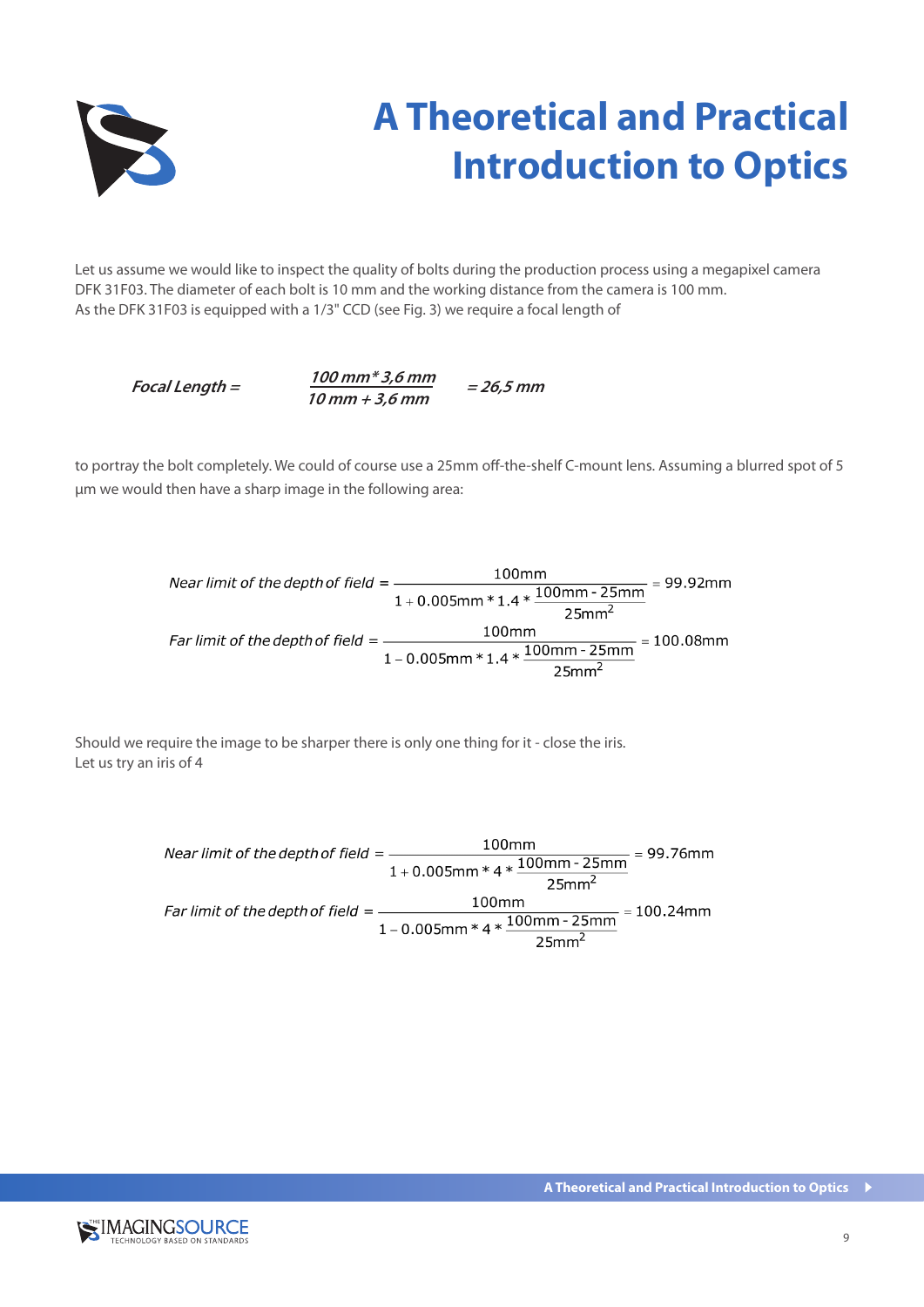

Although the F-stop has been increased by a factor of 3 the improvement is nothing significant. This is caused by the strong influence of the focal length. Should we use a 12 mm lens (and thus halve the focal length) things would look better:

> *Near limit of the depth of field* =  $\frac{100 \text{mm}}{1 + 0.005 \text{mm} * 4 * \frac{100 \text{mm} - 12 \text{mm}}{12 \text{mm}^2}} = 98.79 \text{mm}$  $1 + 0.005$ mm \* 4 \*  $\frac{12$ mm<br>12mm<sup>2</sup><br>Far limit of the depth of field =  $\frac{100$ mm<br>100mm  $\frac{12}{12}$  = 101.23mm<br>12mm<sup>2</sup>

to portray the bolt completely. We could of course use a 25mm off-the-shelf C-mount lens. Assuming a blurred spot of 5 µm we would then have a sharp image in the following area:

But unfortunately, the image of the bolts would only cover half of the CCD chip. Should the image still not be acceptable the only adjustment that can be made is to reduce the iris further. This would then need to be compensated with more light and/or by lengthening the exposure time of the camera.

In conclusion; depth of field is reliant upon 3 parameters:

- **Blur spot:** The smaller the blur spot, the smaller the depth of field.
- **Iris:** The smaller the F-stop (the more "open" the iris), the smaller the depth of field.

**Focal length:** The larger (!) the focal length, the smaller the depth of field. The relationship is quadratic. Thus, even a small increase of the focal length leads to a considerable decrease of the depth of field.

As previously mentioned - there are various beliefs regarding depth of field. An especially popular assumption, is that special forms of lenses (as for instance the so-called telecentric lenses) have a "better depth of field". But actually, depth of field is dependant upon the following three parameters; blur spot, iris and focal length.